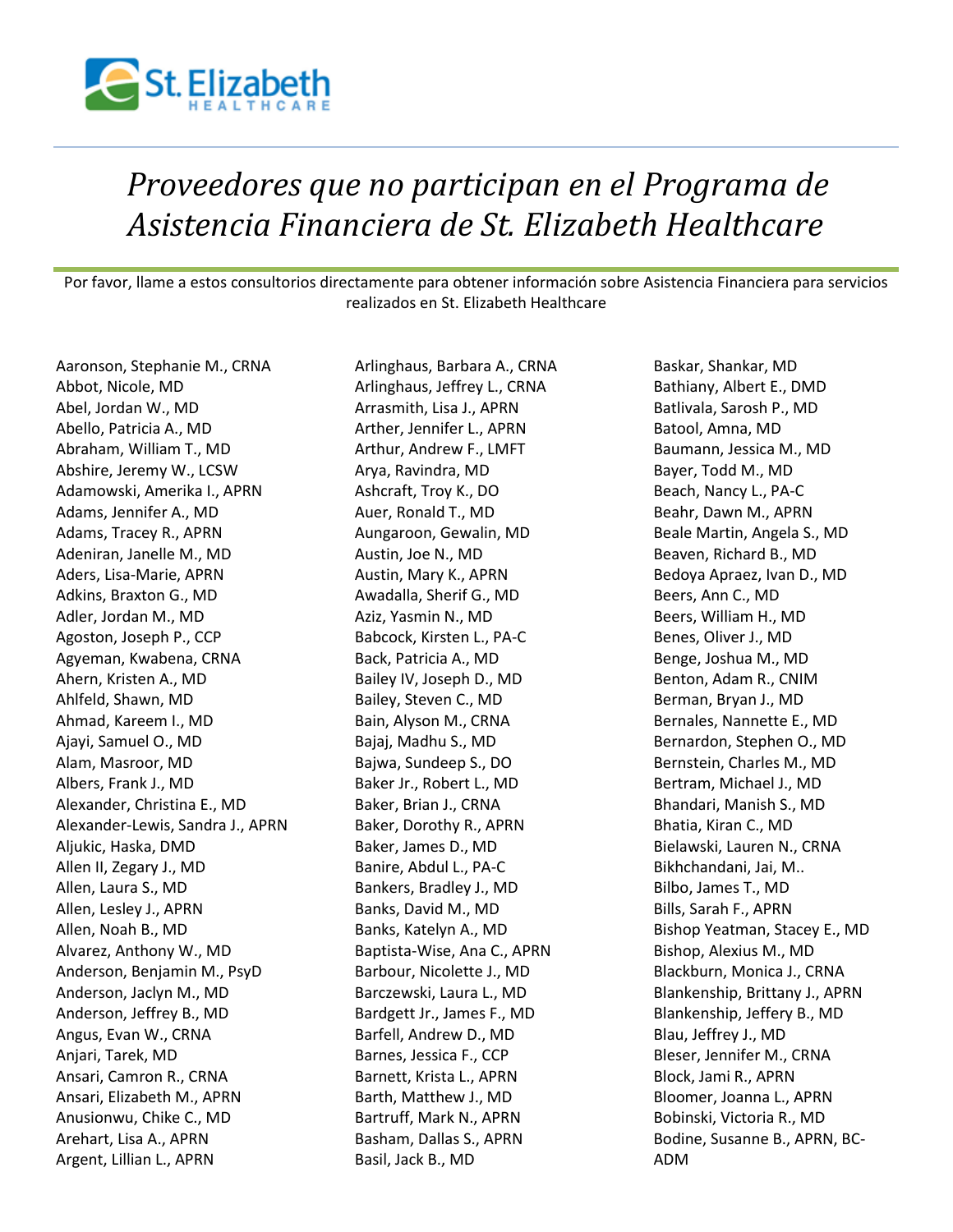Bohanon, Perry K., APRN Bohnker, Suzanne E., APRN Bohnker, Suzanne E., APRN Bokelman, Jessica A., DO, HMDC Bolling, Christopher F., MD Bollinger, Ruth A., APRN Bonhaus, Nikki D., DO Bonomo, Jordan B., MD Bonow, Brooke E., APRN Bosley, Eric L., MD Boudreaux, Kristin L., APRN Bovard, Joan, APRN Bowen, Shannon S., APRN Bowen, Tammy J., APRN Bowlin, Michael L., MD Bowling, Jennifer J., APRN Bowling, Mark G., MD Boyd, Ian S., MD Boyd, Mark A., MD Bracken, David L., MD Braden, III, Wesley, MD Braithwaite, Brian A., MD Brandser, Eric A., MD Branham, Steven W., APRN Brannon, Daniel T., DO Braxton-Brown, Jennifer M., APRN Breazeale, Grant H., MD Breen, Billie J., APRN Breen, Charles J., MD Brennan, Vail M., DO Bridges, Elizabeth P., APRN Bridges, Kim M., CRNA Brill, Daniel A., MD Britto, Johnson P., MD Brock, Pamela L., APRN Broderick, Joseph P., MD Brokaw, Barry A., MD Brossart, Alene E., Ophthalmic Assistant Brown, Rebeccah L., MD Brown, Ty D., MD Browning II, Paul W., MD Browning, Kathleen M., APRN Browning, Tyler W., MD Brown-Puryear, Latonya A., MD Brozovic, Suzana, MD, PhD, DDS Brueggemann, Melissa R., APRN Bruemmer, Amanda A., MD Bruenderman, Elizabeth H., MD Brungs, Robert A., APRN Brunson, Kelly D., MD Buchanan, Jamie L., DO Buck, Jaclyn M., APRN

Budde, Allison E., PA-C Budhani, Irfan B., MD, CAQ, FCCP Bunnell, Thomas E., MD Burchell Jr., Eugene J., MD Burchell, Del A., MD Burchell, Patrick O., MD Burchell-Young, Kelley M., MD Burgher, Charles J., MD Burke, Brennan C., MD Burns, Patrick T., MD Burns, Timothy M., DO Burress, Jacques N., APRN Burroughs, Timothy J., MD Burte, Kerrin D., MD Burwinkel, Mary C., MD Bushelman, Susan J., MD Butt, Saud, MD Byers, Jonathan A., MD Cacic, Kelsey A., MD Cahill, Darla, MD Calderon, Danilo J., MD Caldwell, Edward H., DO Caldwell, Joshua A., APRN Calico, Brittany D., DO Callahan, Benjamin L., CRNA Callahan, Christina L., CRNA Callahan, Randi L., MD Callis, Rebecca R., MD Campbell Jr., Steven J., MD Campbell, Bethany H., MD Carballo, Sarah E., MD Care, Marguerite M., MD Carpenter, Jacqueline M., DO Carrigan, Raimi B., PA-C Castaneda, John J., MD Castellini, Lauren E., MD Castilano, Amy W., MD Catanzaro, Lori A., DO Cavallo, Charles A., MD Cepela, Mark A., MD Chahal, Jaspreet K., MD Chan, Brandie C., MD Chan, Vickie C., MD Chandrashekaran, Rama, MD Chang, Jesse L., MD Chausse, Steve, MD Chennubhotla, Suma, MD Chimakurthi, Roja, MD Chlon, Clara F., MD Cho, Soung H., MD Chopra, Sonia R., MD Choudhary, Namrata, MD Christensen, Alisa-Ann H., DO

Christensen, Christine C., CRNA Chu, Fred B., MD Cianciolo, Eli R., MD Cirulli, Christopher, MD Clare, Alicia K., APRN Clark, Rani L., APRN Clary, Monica M., APRN Clements, Martin J., MD Cleveland-Peck, Christian M., CRNA Cnota II, James F., MD Coffaro, Charles G., PA-C Coffey, Courtney E., PA-C Cole, James W., MD Coleman, Ashley M., APRN Coleman, Sydni L., MD Colglazier, Christopher L., MD Collins, Angela M., APRN Columber, Heather J., APRN Combs, Elizabeth L., APRN Conley, Marla K., APRN Connelly, Kevin D., MD Conner, James C., MD Connolly, Matthew J., DPM Connors, Sunah N., APRN Cooper, Billy A., APRN Cooper, Jessica R., APRN Coppage, Kristin H., MD Corriveau, Matthew M., MD Cortezzo, Donnamaria E., MD Costantini, Carey H., MD Couch, Rae Lynn, APRN Counts, Patrick H., PA-C Cousar, J'Mir L., MD Cowan, Brandon A., MD Cox, Breanna S., CRABT Coyne, Laura L., MD Crabtree, Jill S., PA-C Craven, Jeffrey A., LPCC Crimmins, Jason T., MD Crocetti, Emily J., PA-C Crowley, Brian J., APRN Crump, Veronica I., APRN Culbertson, Adam D., APRN Cunha, Christopher A., MD Cunningham-Farbstein, Jennifer L., MD Curi, Kristo, MD Curry, III, Richard C., MD Czosek, Richard J., MD Dalhover, Amanda M., CNM Dalton, Katharine H., APRN Dalton, Stephanie L., DO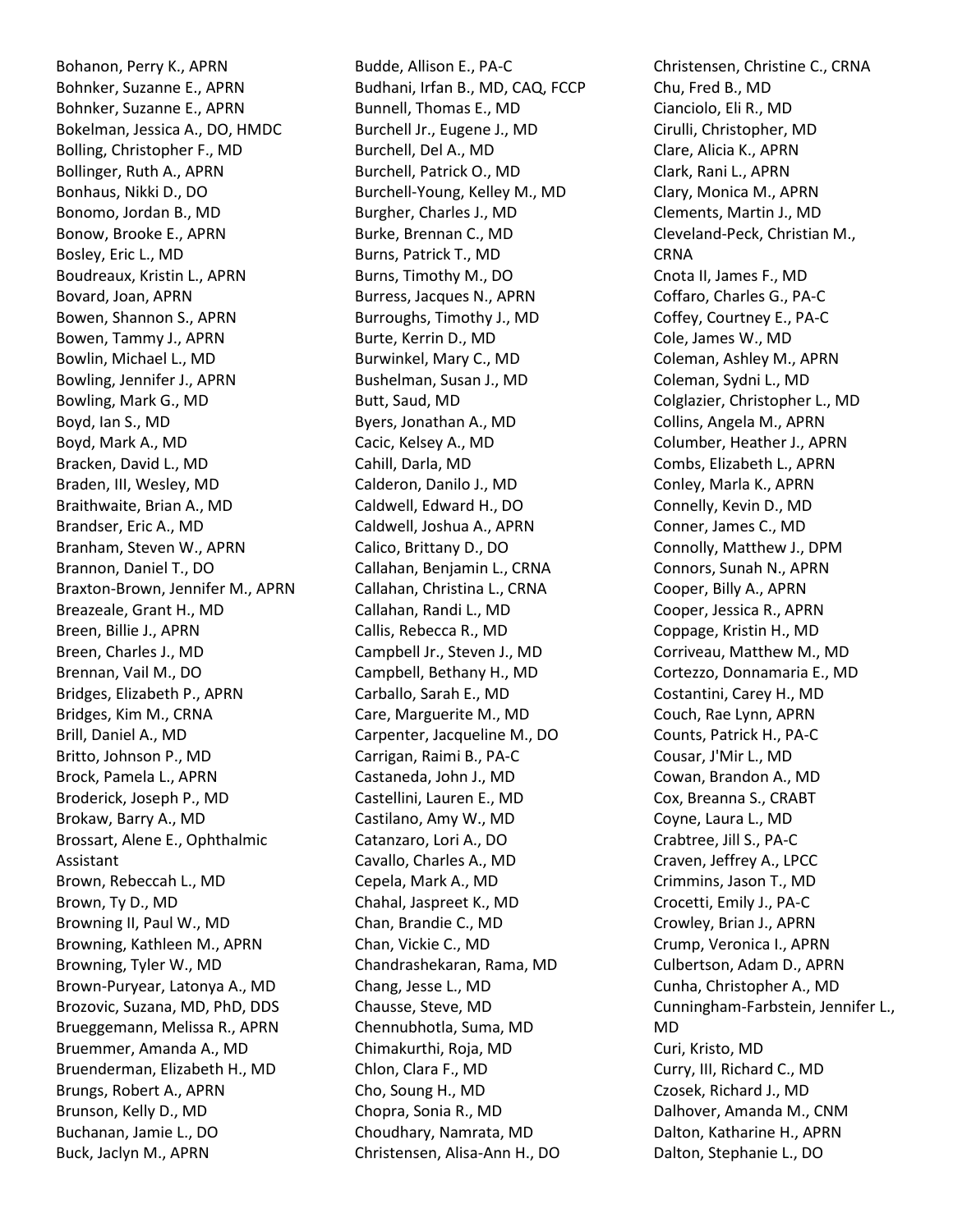Daly, Kimberly C., MD Daniels, Karlee K., APRN Danneman, William G., MD Darnell, Colleen M., MD Darpel, John A., MD Davenport, Michael K., MD Davidson, Alicia B., APRN, MSN Davies, Evan J., DO Davis, James A., MD Davis, James A., MD Davis, James T., PsyD Davis, Shannon M., DO Davren, Erin K., MD Day, Carolyn R., APRN De Buys, William D., MD De Gent, Guy E., MD Deacon, Briana L., CRNA Dean, Jennifer N., CNIM DeAngelis, Stephanie M., DO Dedden, Joseph Z., PA-C Dedden, Samuel J., PA-C Dee, Michael T., PA-C DeFoor Jr., William R., MD DeFoor, Catherine A., MD DeGrande, Sean T., MD DeMaria, Anthony P., DPM Demel, Stacie L., DO, PhD DeMoss, Rebeca A., APRN Dennig, Louis R., CRNA Deringer, Kimberly G., MD Desai, Neel C., MD DesJardins, Matthew T., MD Devarajan, Vidya R., MD Dhaliwal, Rajbir S., MD Dhaliwal, Ranbir S., MD Di Iulio, Darren P., DPM Dickinson, Timothy D., MD Dillon, Lindsay A., PA-C Divanovic, Allison A., MD Doan, Denise A., APRN Doerger, Kirk M., MD Dolan, Damian F., MD Dolbec, Katelyn, MD Dolezal, Kara A., MD Domet, Michael A., MD Donnelly, Meredith H., MD Donovan, Anne T., MD Dooley, Jennifer L., CNM Dorn, Charlotte L., MD Dorsch, Curtis J., MD Dosunmu, Eniolami O., MD Doty, Casey L., PA-C Dougherty, Kyle B., MD

Downton, Lisa R., CNM Dozier, Emily J., DO Dragan, Elizabeth M., MD Dragan, Michael K., MD Dropic, Amanda J., MD Ducker, Heidi A., APRN Due, Thomas M., MD Dunaway, Fred W., MD Duncan, Andrew P., CRNA Duncan, Michael J., APRN Duncan, Taylor G., MD Durrani, Noreen K., MD Dusing, Michael W., MD Duttweiler Esser, Sharon A., CRNA Duval-Austin, Sophie, DMD Eastridge, Crystal D., APRN Edwards, Brooke B., MD Edwards, David N., APRN Edwards, Elizabeth A., APRN Edwards, Kimberly K., PA-C Edwards, Nathan T., CRNA Eid, Wael E., MD Eilerman, Bona M., APRN Eilerman, Bradley S., MD Eilerman, Matthew T., APRN Eisner, Molly G., MD El Halabi, Mustapha, MD Eldridge, John P., MD Elleman, Michael N., MD Elliott, Andrew W., MD Ellis, Melodie J., APRN Ellis, Michael P., MD Ellison, Nikol M., APRN, MSN Elmer-Lyon, Caroline G., MD Elser, Ryan M., PA-C Elyan, Mazen, MD Emert, Natalie M., MD Emery, Daryl L., MD Engel, Jeremy D., MD England, Anthony R., MD England, Rex R., CRNA English, Collin T., MD Enix, Melissa D., CRNA Enzweiler, Matthew G., DPM Epley, Janell M., MD Ernst, Jennifer M., MD Ertel, Audrey E., MD Eshak, David S., MD Eversole, Ashleigh M., APRN Fagel, Daniel G., MD Faillo, Kelly K., PA-C Falcone Jr., Richard A., MD, MPH Fallis, Bryan V., DPM

Faris, Eric J., APRN Farrell, James P., MD Fathman, Amy E., APRN, DNP Faulkner, Aric R., CCP Feeney, Susan W., MD Fellens, Thomas E., MD Felthaus, Todd A., CRNA Fernbach, Suzanne M., PA-C Ferrante, Peter A., APRN Ferree-Chavez, Allison N., MD Ferris, Jennifer D., APRN Fichner, Robert J., APRN Fiedler, Michael A., MD Fielder, Georgia B., APRN Finkleman, Brett J., APRN Finnan, Ryan P., MD Fischer, Danny B., MD Fischer, Tricia L., APRN Fisher, Beth A., MD Fitterer, Kimberly H., APRN Fitz, Robert M., MD Fitzgerald, David P., MD Flaherty, Lindsay M., AuD Flaherty, Matthew L., MD Flanagan, Chanti H., MD Flora, Daniel B., MD Flora, Douglas B., MD Flora, Rebecca L., APRN, BC-ADM Flournoy, Kaitlyn H., PA-C Flower, Anne E., DO Foad, Mohab B., MD Fong, Susan L., MD Foor, Laura M., DO Forbes, Allison M., CNM Foruhari, Farzin, MD Fox, Lauren R., APRN France, Anthony L., MD Francis, Ekezie M., MD Franxman, Timothy J., MD Frazier, Amanda J., APRN Freibert, Ryan M., DO Fried, Stephen J., MD Friedly, Christina E., DO Friedly, Colin T., CRNA Fritch, John L., MD Froese, Patricia A., APRN Fry, Isaiah J., MD Fryar, Carly B., Dental Assistant Frye, Tiffany M., CNIM Fugate, Lisa A., DO Furnish, Chelsea E., CCP Gabbard, Crystal E., CRNA Gabriel, Sashenka, MD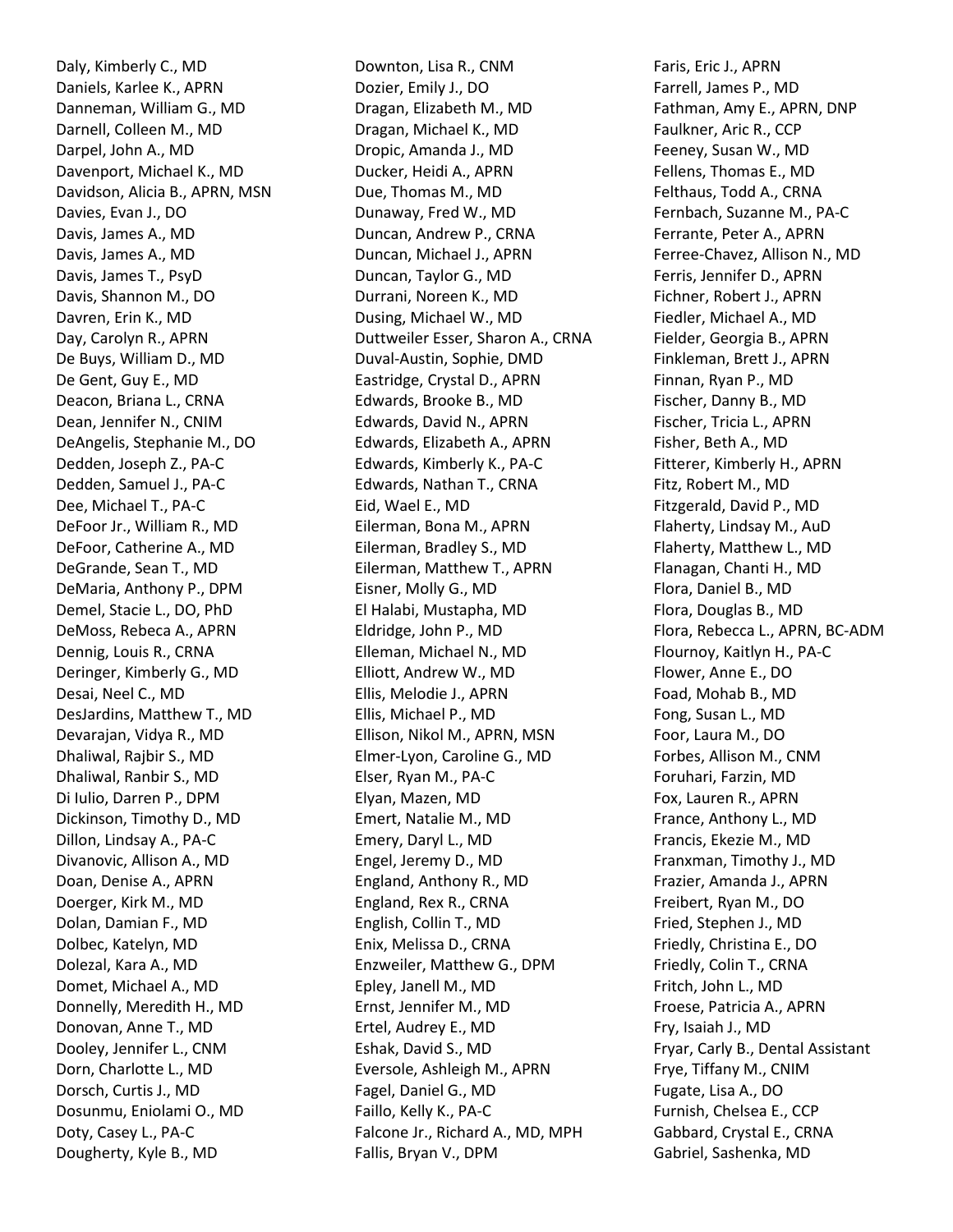Gadd, Molly M., APRN, DNP Gallaway, Mary A., MD Gallus, Corey, DO Gandola, Carl D., MD Ganim, John R., MD Ganster, Kelly P., CNM Gardner, Jessica M., PA-C Garland, Erika D., CRNA Gaston, Richard L., MD Gastright, Amanda L., APRN Gates, Nicholas T., MD Geers, Ryan T., MD Geiger, Michael J., MD Geiger, William F., MD Geis, Teresa D., CRNA George, Ann, MD Geraci, Leonardo A., DO Gerwe, Michael J., MD Gibson, Aleah P., MD Giese, Matthew W., PA-C Gieske, Michael R., MD Giles, Mary R., CRNA Gill, Mandeep S., MD Gillan, Jessica F., Certificate Gillespie, Christy L., LCSW Ginney, Patrick J., DPM Girdler, Cindy L., Dental Assistant Girschek, Brendan P., MD Glenn, Diane C., APRN Glenn, Zachary F., DO Glockner, Nathan M., APRN Goderwis, Douglas A., MD Goel, Sharad, MD Goetz, Kevin R., MD Gomez, Julie B., MD Goodridge, Alexis S., APRN Goodridge, Briana R., APRN Gorham, Marian J., MD Gorman, Kathleen, APRN Graham, Heather M., APRN Grainger, Jonathan K., MD Grainger, Michael W., MD Grammer, Lauren E., APRN Granlund, Angela E., Autotransfusionist Grant, Michael J., DPM Gray, Bradley G., DO Gray, Michael E., MD Gray, Rachel L., CNIM Green, Christina K., MD Gregg, Jason A., APRN Greiner, Hansel M., MD Greiwe, Alison C., MD

Greiwe, Raymond M., MD Grever, Mark J., DO Gribbins, Ashley L., APRN Grigorieva, Anastassia N., MD Grote, Anna M., CRNA Grove, Gina B., MD Gruen, Katie A., APRN Grunkemeyer, Matthew S., MD Grzelak IV, Joseph M., MD Guenther Jr., Joseph M., MD Guluzian, John K., MD Gupta, Pragya B., MD Gutekunst, Tina M., APRN Gutierrez, Katherine N., APRN Guyton, Lisa M., MD Haas, Patrick J., MD Haberman, Beth E., MD Habib, David A., MD Habimana, Thomas, CRNA Habli, Mounira A., MD Hackett, Michael D., CRNA Hackett, Rebecca M., CRNA Hahn, Eunice, MD Hahn, James N., MD Hahn, Lily E., MD Haigis, Jennifer M., APRN Hall, Alice R., MD Hall, Edward C., MD Hall, Jessica R., APRN Hall, Margie J., APRN Hall, Russell W., CRNA Ham, Jared C., MD Hameed, Nida, MD Hamilton, Thomas K., MD Hamm, Mary A., APRN Hammer, Heather N., APRN Hammons, Jacqueline G., DO Hammons, William R., MD Haney, Amy S., MD Hans, Ravinderjit S., MD Hansen, Joshua E., MD Hansen, Kendall E., MD Hanson, Teresa R., MD Hardin, Brianna M., CCP Hari, Sunil B., MD Harmeling, Sheila C., MD Harner, Caron, DPM Harris, Edward G., APRN Harris, Nathaniel A., MD Harris, Timothy J., CRNA Hartig, Joseph E., MD Hartman, Philip A., MD Hassan, Iman A., MD

Hassoun, Joseph K., MD Hatfield, Chadwick W., MD Hatfield, Patrick L., CRNA Hawkins, Sarah J., MD Hazelbaker, Molly A., PA-C Heeb, Christopher A., MD Heidemann, Rebecca M., PA-C Heikenfeld, Jalean L., APRN, BC-ADM Heis, Forest T., MD Heisel, Amy L., MD Heisler, Michael D., CRNA Helpling, Rachel A., MD Helton, Melissa M., APRN Hemmer, Amanda A., MD Hensley, Jennifer L., APRN Heras-Herzig, Aileen, MD Herbert, Danielle M., MD Herena, Susan N., APRN Herfel, Robert F., MD Hergenrother, John S., MD Hermiller, Linda M., MD Herro, Stephanie M., APRN Herthel, Carrie E., APRN Heuker, Sonja A., MD Heusmann, Adrienne G., PA-C Heydarian, Haleh C., MD Hickey, Kevin L., CRNA Hill, Garick D., MD Hill, Rosa B., APRN Hilvano, Ayesa M., MD Hinton, Andrea C., MD Hoblitzell, Richard M., MD Hodes, Jonathan E., MD Hoffman, Lance M., MD Hoffman, Mallory M., MD Holladay, Bruce R., MD Holland, Edward J., MD Holland, Katherine D., MD Hollander, Ryan L., CRNA Hollman, Lauren R., PA-C Holmes, Yancey R., MD Holtzapfel, Catherine A., APRN Holtzapfel, Kristina F., PA-C Holtzapfel, Kristina F., PA-C Holzapfel, Allison M., MD Honerlaw, Kyle J., CNIM Honsaker, Theresa, CNIM Hooper, Destiny L., MD Hou, Alexander H., MD Houlehan, Kathleen A., APRN Howard, Jeffrey D., MD Hsiao, Jessica, APRN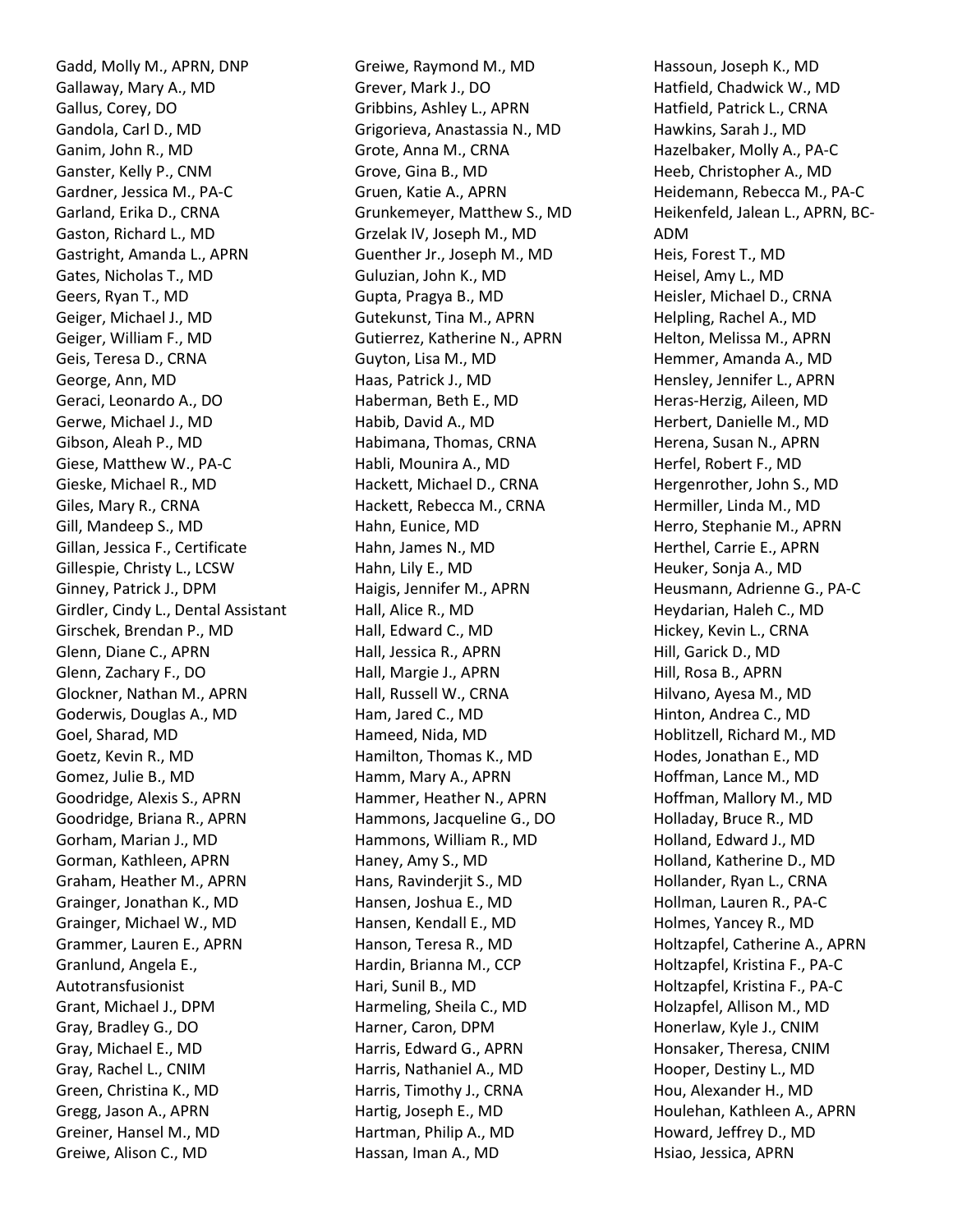Hsu, Jordan C., MD Hsu, Michael H., MD Hubbard, Danielle N., APRN Hudak, Donald T., MD Huesman, Lynn M., APRN Hughes, Catherine A., MD Huller, Ralph F., MD Hummel III, Robert P., MD Hummel, Matthew T., MD Hurst, Darren R., MD Huth, Bradley J., MD Ibrahim-zada, Irada, MD, PhD Ionna, Jenna L., APRN Isaacson, Eric J., CNIM Isakow, Warren, MD Isbell, Isabella I., APRN Isbell, Michael F., APRN Izhar, Amir, MD Jackson, James M., CRNA Jackson, John R., MD Jacobs, Laura A., APRN Jacobs, Paul A., MD Jacobs, Todd M., DMD Jacquemin, John B., MD Jager, Shawn M., APRN Jaligama, Deepthi, MD Janardan, Soumya G., MD Janning, Jeffrey T., MD Jansen, Mary A., MD Janson, Paul J., MD Jarkani, Ashok P., MD Jeffrey, Jarrell O., CRNA Jennings, Shaun F., DO Jentz, Irene A., MD Jette-Tarumi, Jessica A., MD Jewell, Tammy R., PA-C Jinjuvadia, Kartikkumar M., MD, MPH Joenborg, Nicoline C., PA-C Johnson, Larry C., MD Johnson, Marleen C., MD Jones, Benjamin R., MD Jones, Blaise V., MD Jones, Jill S., MD Jones, Kasindra M., LCSW Jones, Lauren N., APRN Jones, Michael E., MD Jones, Michael J., CRNA Jones, Scott J., MD Joseph, Reversa R., MD Jubak, Robert F., CCP Judge, Lisa M., MD Julien, Patricia, MD

Juyal, Malini, MD Kabani, Noormahal, MD Kachurak, Jaclyn M., DDS Kaiser, Elle P., CRNA Kaiser, Mary J., APRN Kakel, Rafid J., MD, MPH Kalakonda, Aditya, MD Kalfas, Mina C., MD Kallmeyer, Tonya A., PA-C Kalyanaraman, Balaji, MD, PhD Kandregula, Krishna C., MD Kaninenberg, Tamara M., Dental Assistant Karas, Matthew J., APRN Katzman, Daniel A., MD Keathley, Kathryn M., APRN Kees, Stephen R., DMD Keitel, Duane L., MD Keitz, Cassandra C., APRN Keller, James D., MD Keller, Timothy B., MD Kelly, Charles J., MD Kelly, Kevin J., MD Kempiners, James J., MD Kendon, Alyshia M., CRNA Kendon, Brett J., CRNA Kennedy, Stephanie A., APRN Kenner, Emily S., MD Kenny, Alan P., MD Khadka, Bhupesh, MD Khalil, Chebel A., MD Khan, Baber K., MD Khan, Niva, MD Khasawneh, Faisal A., MD Khatri, Pooja, MD Khullar, Prashant, MD Kiely, Catherine A., APRN Kilaru, Sasidhar P., MD Kilb, III, Edward F., MD Kim, David H., DO King, Natalie C., MD Kinosz, Elizabeth M., LPN Kircher, Charles E., MD Kirchhoff, Todd M., MD Kirchner, Kristina M., PA-C Kiri, Aniket B., DO Kite, Michael K., CRNA Kitzis, Vanessa, MD Klanke, Justin L., MD Kleimeyer, Anne E., MD Klickovich, Robert J., MD Kline-Fath, Beth M., MD Kloc, Megan M., CNIM

Kloecker, Goetz H., MD, MPH, MBA Kmety, Jamie L., MD Knight IV, William A., MD Koch, Bernadette L., MD Kode, Karthik R., MD Koeller, Teresa L., MD Kohli, Payal S., MD Kohok, Dhanashri D., MD, MPH Kohrs, Brandon J., DO Kolar, Mark J., MD Kondik, G. A., PA-C Konduri, Sai R., MD Koop, Jonathan W., MD Koopman, Candace L., APRN Korableva, Irina B., MD Kothari, Tushar G., MD Kotlove, Matthew J., MD Kraeling, Stephan, MD Kramer, Mary K., CNM, DNP Kreate, Allison M., APRN Kreger, Suzanne M., APRN Kreider, Alyssa A., APRN Kreimer, Cathy S., APRN Kreinest, Kristen M., APRN Kreitzer, Natalie P., MD Kremer Jr., Joseph, MD Kremer, Kelly M., MD Kremer, Laura H., PA-C Kress, Suzanne M., MD Kreyling, Nancy C., APRN Kripal, Jerry A., MD Krishnan, Vinod M., MD Kroger, Mark D., MS Krol, Bryan J., MD Krol, Bryan J., MD Krueger-Maxwell, Stephanie, PA-C Kruer, Justin J., MD Krumme, Sarah M., APRN Krusling, Edward J., MD Krusling, Jamie E., APRN Kuhn, Brian A., MD Kumar, Alisha G., MD Kumar, Rakesh, MD Kumar, Ramesh, MD Kunk, Rita M., APRN Kunkler, Patrick H., MD Kurapati, Rajeev, MD Kurtz, Carla A., AuD Kurtzman, Drew J., MD Kushman, Susan, MD LaCount, John W., MD Laib, Emily A., MD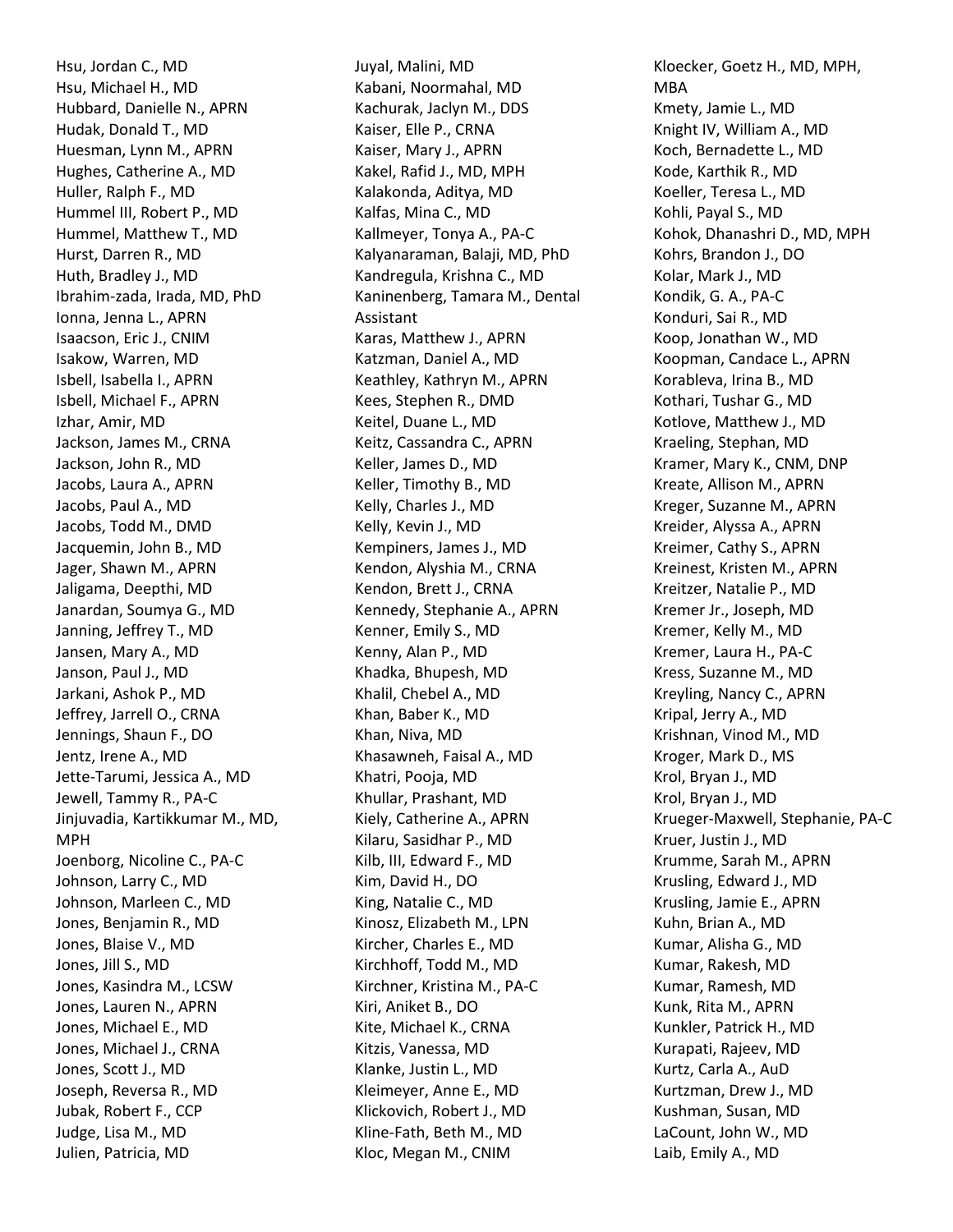Lam, Allan P., DO Lam, Gregory M., DO Lancaster, Elisha, MD Landorf, Meredith A., MD Lang, Lyndsey A., APRN Lang, Sean M., MD Larder, Betsy R., DO Larke, Robert J., MD Larkin, John J., MD Larson, Melissa D., MD Lauer, Amberly R., APRN Laux, Holly A., APRN Lavoy, Michael P., CRNA Lawler, Brian C., MD Lawson, Michael R., MD Le, Hien T., MD Leach, James L., MD Lee, Barbara Y., MD Lee, Eugene D., CRNA Lee, Lisa A., MD Lee, Sherri D., APRN Lehmkuhl, Rachel J., MD Leming, Philip D., MD Leonard, Lisa J., PA-C Leverage, Scott C., MD Lewis, Christina L., APRN Li, Maureen, MD Lichtenstein, Sonya J., CRNA Lin, Kenneth C., MD Lin, Nan, MD Linville, Carrie B., APRN Linz, Luke A., DO Linz, Taylor M., PA-C Liu, Wei K., MD Loftus-Smith, Abby, MD Logue, Christen T., PhD Lovasco, Simon-Alexandre A., MD Lowe, David F., MD Lown, Kelly K., APRN Lubbe, Veronica A., LCSW Lubrano, Vincent M., MD Lunsford, Jaclyn R., PA-C Luther, Corinne A., APRN Lutz, Molly S., APRN Machado, CRNA, Cassandra A., MacKay, Carace N., MD Macke, Ann E., MD Maddox, Jennifer, APRN Magary, Steven P., MD Mai, Nicholas M., APRN Maier, Kathryn L., MD Makar, Ann A., MD Malik, Hammad U., MD

Mallory Spillman, Amanda G., PA-C Maloney, Kristine M., CRNA Malynowski, Christopher J., PA-C Mamutse, Sithandiwe, APRN Mandapakala, Chaitanya, MD Mando, Joseph T., MD Mangus, Nicole R., APRN Mani, Ashwin K., MD Mannion, Brian A., MD Marchetta, Christine M., CRNA Marcuccio, Elisa, MD Markovich, Meghan E., MD Marks, Paige N., MD Marsh, Danielle M., APRN Marshall, Angela C., CRNA Martin, Avery J., APRN Martin, Chayse B., DO Martin, Jason R., MD Martin, Jonathan A., CNIM Martin, Joseph E., MD Martin, Kevin D., MD Martin, Neil F., DO Mast, Samantha H., MD Mastin, Rebekah H., Dental Assistant Mauser, Melissa J., LCSW May, Erica L., APRN Maynard, Haley S., LCSW McClellan, William W., MD McClure, Megan P., Dental Assistant McClurg, Jami W., APRN McClurg, Michael A., MD McDannold, Terry A., MD McDonald, Alyssa A., APRN McGarvey, Kelley R., APRN McGlasson, Patrick I., DO McHenry, Brandon K., DO McHenry, Ross, MD McIntyre, Timothy R., CRNA McKamey, Jon D., CCP McKenzie Jr., Donald H., PA-C McKeon, Vince M., CNIM McLane, Meghan M., CRNA McLaurin, Elizabeth K., DMD McPherson, Katie M., APRN McReynolds, Linda H., PA-C Meade, Patrick G., MD Medeyinlo, Meredith E., APRN Medeyinlo, Oluseun O., MD Meier, Mark S., MD Melnyk, Natalie M., APRN

Melton, Brian A., APRN Melton, Kevin W., CRNA Mencarelli, Eric M., MD Mendelsohn, Jon E., MD Menshouse, Hayden J., CNIM Meranda, Joseph A., MD Merhar, Stephanie L., MD Mesch, Shelby R., PA-C Messerschmitt, Patrick J., MD Metzger Aubuchon, Julie A., OD Metzger, Jessica B., PA-C Metzler, Adam V., MD Meyer, Kevin C., MD Meyers, Nicole L., APRN Michelen Alvarez, Yamil E., MD Mielech, Stephen F., DPM Migura, Anthony M., MD Mikesell, Cora E., PA-C Mikhail, Attef A., MD Miles, Corie L., APRN Miles, Douglas R., MD Miles, Patricia R., MD Miller, Bradley L., MD Miller, Brian J., MD Miller, Cynthia D., DPM Miller, Jennifer M., APRN Miller, Justin R., DO Miller, Miranda J., APRN Miller, Theodore H., MD Minning, Michael P., MD Minton, Ashley N., MD Minzner, Jon R., MD Miracle, Angela M., APRN Mistry, Eva A., MD Mittal, Bahar, MD Mittal, Deepak, MD Moise, Ephese, MD Monday, Tara L., DO Montjoy, Carol A., MD Mook, Kenneth A., MD Moon, Martin R., MD Moore, Corinne L., PA-C Moore, Daniel K., CRNA Moore, Martin J., DMD Moore, Melissa J., MD Moore, Ryan A., MD Moran, Ashley J., APRN Morgan, Kathie E., MD Morgan, Stephen R., DO Morrison, John D., MD Morrow, James M., DPM Moser, Neal J., MD Mosko, Mallory N., PA-C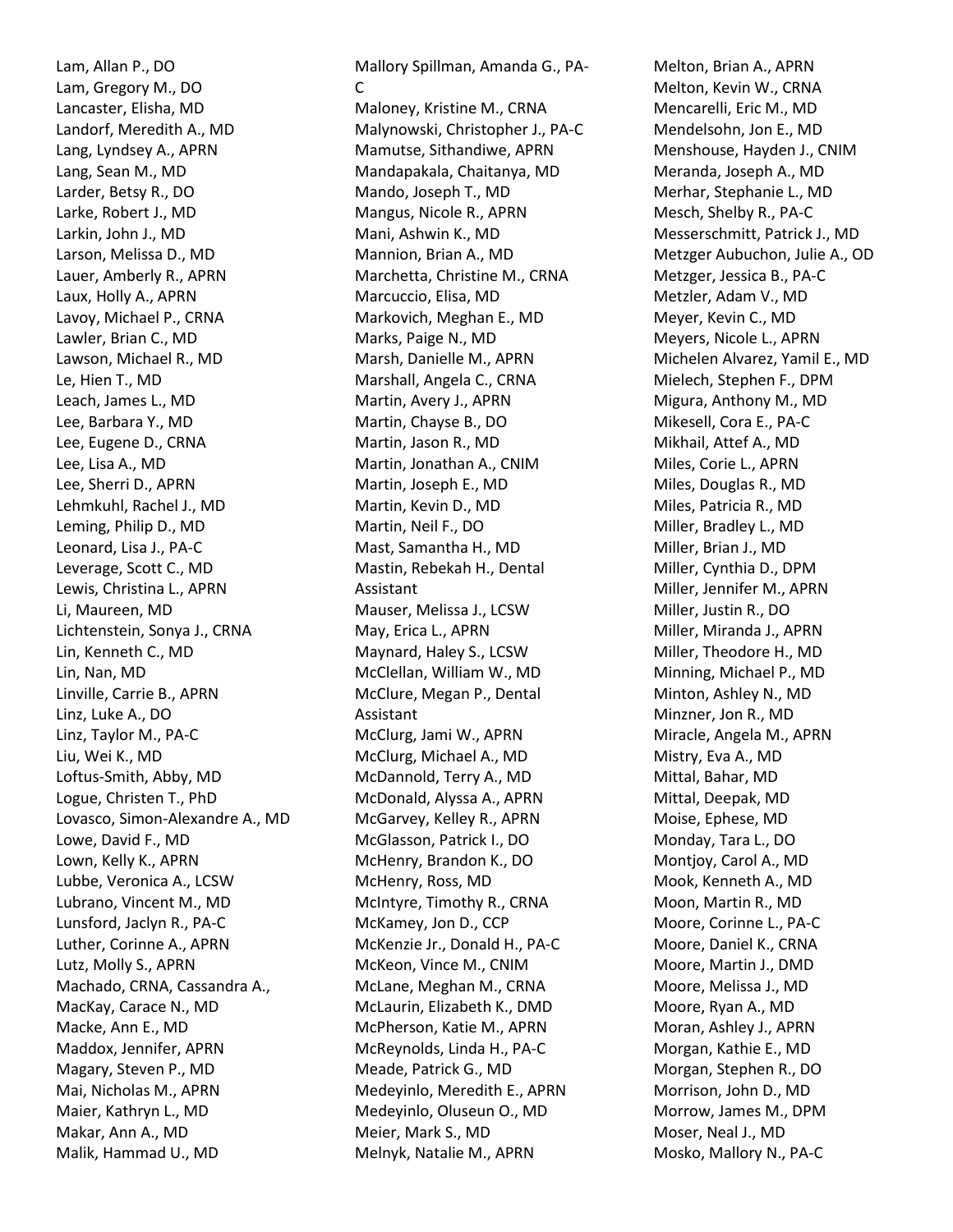Motiani, Karan, MD Motley III, William W., MD Motz, R. Geoffrey, MD Moussa, Amr N., MD Mucenski, Cathleen M., MD Mukalla, Srilakshmi, MD Mulberry, Rose L., APRN Mullan, Samantha J., MD Mullen, Gregory J., MD Mullican, Charles N., APRN Mundy, Jason, CNIM Munir, Samreen, MD Munson, Gina M., CRNA Murad, Hani S., MD Murdock, Connie M., LCSW Murley, Heidi C., MD Murphy, Chad D., CCP Murphy, Chad D., CCP Murphy, Marcia B., APRN Murray, Jason A., MD Murray, Michelle M., MD Murray, Sara L., MD Myers, Beth A., MD Myers, Kimberly S., APRN Myrtil, Christopher, MD, MBA Naderi, Nassim, MD Nagaraj, Usha D., MD Napier, Joshua T., MD Nathan, Amy T., MD Nayak, Prashant, MD Nayak, Shreya, MD Nayak, Suresh, MD Neal, Ashley E., MD NeCamp, Joshua A., MD Neff, Robert T., MD Neils, Eric W., MD Nelson, Angela M., APRN Neltner, Scott A., MD Newman, Samuel S., MD Nguyen, Maria K., MD Nicholas, Amy M., APRN Nichols, Tann A., MD Nienaber, Kirk A., MD Nierman, David M., MD Nigos, Janice G., MD Ning, Lily J., MD Nirujogi, Harish N., MD Nithianandam, Balaji, MD Noh, Kyung M., MD Noll, Aaron R., MD Noll, Jean M., MD Noll, Steven P., DO Nord, Margarita F., APRN

Nordman, Jane E., APRN Ntimba, Francis D., MD Oak, Allana J., DO Oakley, Rachael M., PA-C Oakley, Susan H., MD O'Brien, Emily L., CRNA O'Brien, Kathleen L., APRN Oliver, Richard G., MD Olson, Carrie L., MD O'Neal, Kelly B., CNIM, REPT Opotowsky, Alexander R., MD Osborne Lewis, Rebecca L., MD Osterbrock, Lisa C., PA-C Otte Jr., Robert F., MD Otto, Hans F., MD Overton, Pamela S., APRN Padela, Mohammad F., MD Pampati, Rudra A., MD Pappas, Ted G., MD Parent, Yvon, MD Parker, Jeffrey M., MD Parker-Kist, Dana N., APRN Parsons, Nicholas A., CRNA Pate II, Raymond K., DO Pate, Alisa A., CNIM Patel, Amar U., MD Patel, Dhruv P., MD Patel, Hely A., Ophthalmic Assistant Patel, Hely A., Ophthalmic Assistant Patel, Krishna V., DO Patel, Kruti, MD Patel, Parag J., MD Patel, Snehal S., MD Patel, Viral V., DO Patel-Chamberlin, Mukti S., MD Patterson, Bradley S., MD Pattison, Lindsay R., DO Patton, Jared J., PA-C Patton, Karlina M., MD Paul, Andrew T., CNIM Paul, Gautam, MD Pavelka, James C., MD Pavlou, Maria, MD Peak, Bernadette T., PA-C Peariso, Katrina L., MD, PhD Pell, Mark D., DPM Pembaur, Karl B., MD Pemberton, Courtney N., APRN Perez Jr., Oscar O., DO Perkins, Debra J., APRN Perkins, John T., MD

Peters, Jon R., CCP Peterson, John C., MD Peterson, Timothy W., PA-C Pettit, Robert J., MD Pflughaupt, Caitlin L., CNIM Phelps, Ashley R., Ophthalmic Assistant Phillips, Anita K., APRN Phillips, Brooke E., MD Picard, Melissa R., APRN Pielage, Kaitlin M., APRN Planalp, Michael P., MD Platt, Kevin T., MD Platt-Faulkner, Michael D., DO Pleiman, Donna, MD Plummer, Brent A., APRN Plummer-Bratton, Sally A., LPCC Poon, Douglas P., MD Pope, Ashley N., APRN Popelka, Hannah E., APRN Popham, Rebecca E., DO Porter, Roger D., DPM Poteet, Perry S., MD Potts, Megan E., APRN Poulos, Ronald L., DMD, DDS Powell, Adam W., MD Powell, Jeanne E., APRN Powell, Rebecca J., APRN Premer, Danna M., MD Pretorius, Harold T., MD Price, Donald L., MD Proctor, John H., MD Proctor, Kiersten A., APRN Proctor, Melonie C., DO Quatkemeyer, Bradford A., MD Quiogue, Jennifer L., APRN Qureshi, Sofia H., MD, NCMP Race, Amanda L., APRN Rachamallu, Vivekananda R., MD Rachovitsky, Harel N., MD Radic, Natasha, APRN Rafiuddin, Muhammad, MD Rajput, Amit K., MD Rakheja, Naman, CNIM Ramakrishnan, Nagarajan N., MD Ramesh, Radhika B., MD Ranck, Megan C., MD Rashid, Ayesha, MD Rattan, Amit S., MD Rawe, Kelly A., APRN Rechtin, Michael D., DMD Redden-Borowski, Mary M., MD Reese, Veena H., APRN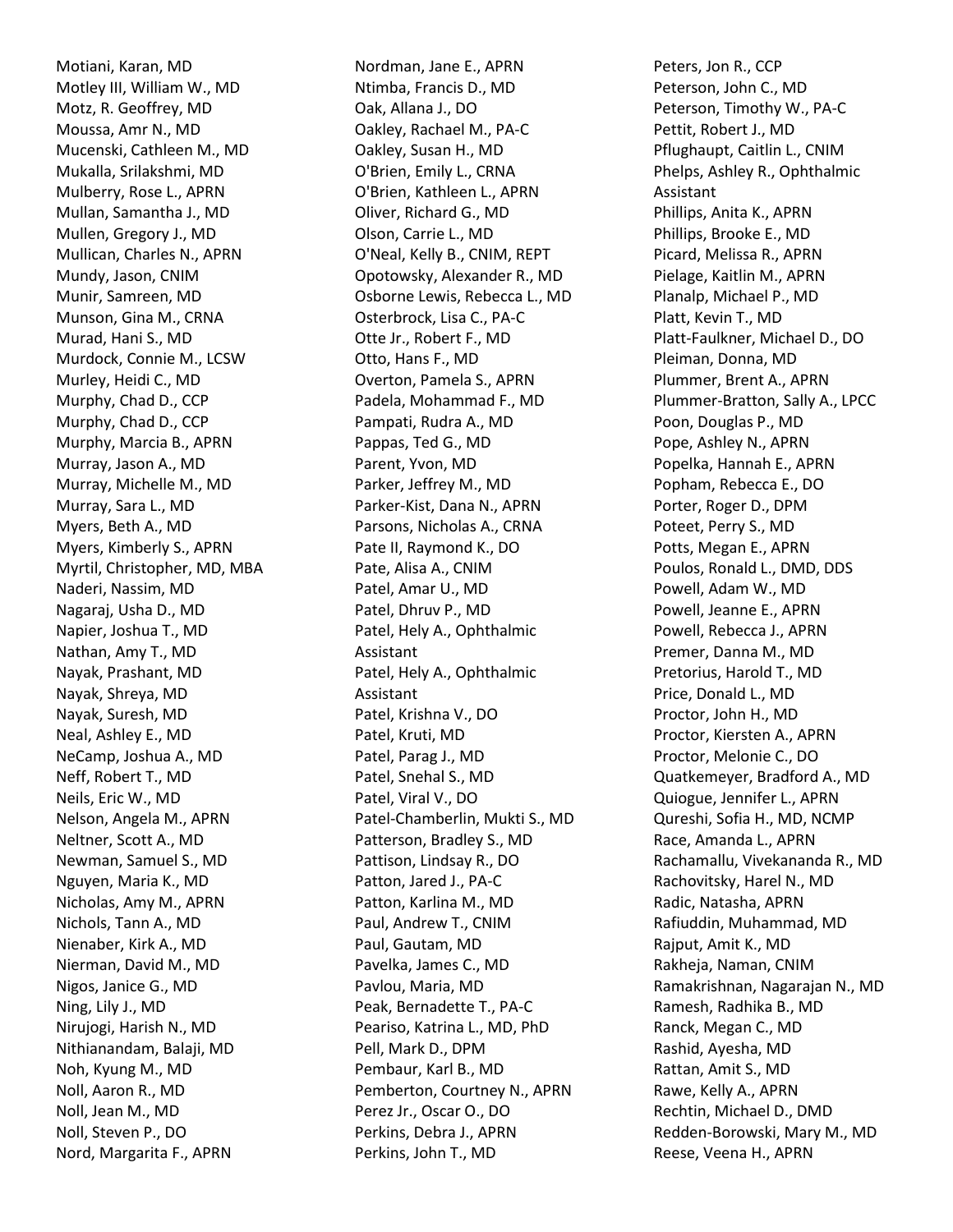Reeves, Marjorie R., APRN, MSN Rehman, Hasan, MD Reichard, Elizabeth A., MD Reid, Maria D., MD Reimer, Kirsten L., APRN Reinhardt, David S., CRNA Reis, Adam W., MD Reist, Nicholas J., PA-C Renard, Cruff, MD Rennekamp, Amy L., APRN Revis, Brian L., MD Rho, Lisa, MD Rice, Ward R., MD Richards, Christopher T., MD Richardson, Amy L., APRN Richardson, Eric T., MD Richardson, Thomas E., MD Rider, David M., DMD Riemann, Christopher D., MD Rihana, Nancy A., MD Riley, Brittany E., APRN Ringer, Andrew J., MD Ritter, David M., MD Ritter, Stephanie A., MD Rivera, Roxana Y., MD Roark, Carol, MD Roberts, Aaron D., DO Roberts, Charles A., MD Robinson, David J., MD Robinson, Michael L., MD Robinson, Steven L., MD Rodebush, Glen P., CCP Rodgers, Renee N., APRN Roebker, James J., MD Rogers, Kimberly A., APRN Rogers, Sharon E., APRN Rohmiller, Michael T., MD Roman, Brion W., MD Rosen, Beth N., PhD Rosenthal, Cara L., CRNA Rosic, Enis, APRN Roth, Lauren E., MD Ruksenas, Audrius, MD Russell, Mary C., MD Rust, Alisha A., DO Ryes, Alvaro A., MD Saalfeld, Esther E., MD Sacco, John F., MD Sadosky, Kevin B., CNIM Sageman, William S., MD Sahni, Adarsh, MD Sajjad, Tahir, MD Saleh, Rania H., MD

Salmon, Katherine M., DMD Salzman, Gregory L., MD Samaha, Antoine L., MD Sampang, Jennifer A., APRN Sander, Mark D., MD Sanders, Craig D., DO Sandhu, Gurjeet, MD Santos, Ria A., MD Sapp, Christy M., MD Sass, Kimberly A., CNIM Savani, Dora V., MD Sayre, Lauren H., MD Schabell, Marguerite S., MD Schack, Brian W., MD Schack, James J., MD Schaeffer, Erin E., APRN, DNP Schafer, Michael G., MD Schaffeld, Jillian M., DO Schaiper, Lindsy J., CNIM Schertzinger, Howard J., MD Schilff, Stanca, MD Schmaltz, Emily M., APRN Schmidt, Sydney J., CRNA Schmitt, Gary M., MD Schmitt, Karl A., MD Schmitter, Jeffrey L., MD Schneider, Megan O., MD Schnettler, William T., MD Schockman, Samantha L., MD Schott, Jon J., MD Schroer, Mark A., MD Schroer, Sindi L., Dental Assistant Schucht, Jessica E., MD Schuler, Gina M., APRN Schuler, Heather R., APRN Schuler, Kayla B., APRN Schuler, Kevin M., MD Schulte, Bradley M., MD Schulte, Debra F., MD Schulte, Michael P., MD Schumann, Edward T., MD Schwartz, Sherri L., MD Schwartz, Terry L., MD Scott, Irina A., CRNA Scott, Stephen M., MD Seales, Alpha A., MD Sedeeq, Alhasan H., MD Seilhamer, Katherin M., DO Selfe, Stacie A., LMFT Sester, Sean J., DO Setters, Jeanne M., APRN Sha, Edward C., MD Shackleford, Samantha E., APRN

Shadduck, Stag B., PA-C Shah, Aparna A., MD Shah, Pratish H., MD Shanehsaz, Piam, MD Sharma, Deepti, MD Sharma, Samar K., MD Sharp II, Thomas L., DO Sharp, David P., MD Sharp, Heidi L., MD Shaughnessy Jr., Thomas M., MD Shaughnessy, Joseph N., MD Shay, Brian F., MD Shay, Kara R., MD Shearer, Clay M.,MD Shearer, David A., MD Sheeley, Molly E., APRN Shelat, Amit M., DO Shelton, Carl R., MD Shields, Robert J., DPM Shih, Gary W., MD Shupe Mathew, Nancy L., MD Shyamraj, Aishwarya R., MD Sieve, Ryan C., MD Simmons, Katelyn E., PA-C Sisk, Robert A., MD Skidmore, Bradbury A., MD Skrobut, Trevor J., MD Skupin, Melissa K., MD Slaughter, Jonathan B., MD Sleet Jr., Harry W., MD, DMD Slingsby, Taylor J., MD Slone, Adam T., DO Slone, Tasheena D., MD Smalara, Douglas M., MD Smith, Connie L., MD Smith, Derek N., CRNA Smith, Jordan M., PA-C Smith, Kathleen L., MD, PhD Smith, Susan Ansley E., MD Snider, Bruce A., MD Snyder, Michael E., MD Snyder, Stephanie A., MD Sobolewski, Kerri B., MD Soffer, Robin S., MD Sommer, Kristin, CRNA Sonderman, Christine E., APRN Sood, Arjun B., MD Soper, Eric M., DMD Souder, Chrystal D., APRN Sower, David H., MD Spanyer, Jonathon M., MD Spar, David S., MD Spaulding, Erika L., APRN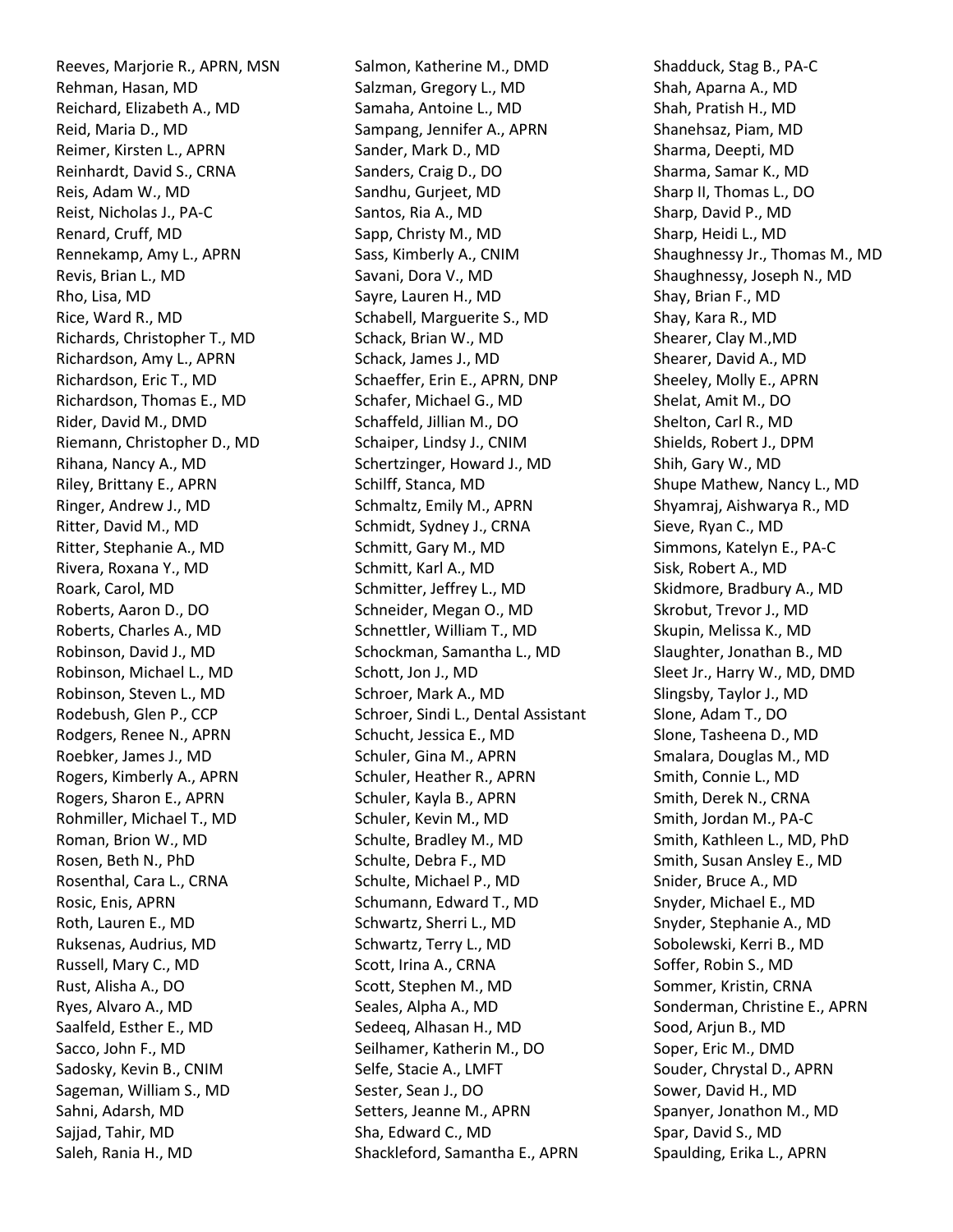Spellman, Paul E., MD Spendal, Jamie E., PA-C Spicker, Cynthia S., MD Spiegel, Michelle C., MD Spray, Elizabeth A., APRN Srinivasan, Sriraman R., MD Stafford Jr., William L., MD Stanforth, David M., MD Stanton II, Robert J., MD Statile, Christopher J., MD Steele, Lynn B., CPBMT Stefanski, James T., MD Stegman, Stephanie A., CRNA Steinbeck, Frederick L., DDS Steinkamp, Steven L., MD Stemen-Godshalk, Pamela M., MD Stephens, Tracy L., APRN Stephenson, Sarah C., APRN Stevins, Olivia K., APRN Stewart Jr., James J., MD Stewart, Richard N., DO Stirrat, Stephanie A., MD Stock, Timothy M., APRN Stone, Dyshera L., CRNA Stover, Carrie E., CRNA Stover, Emily C., MD Stowers, Keith A., MD Strike, Holly R., MD Strimpfel, Jennifer M., PhD Strohmaier, Mitchell A., MD Strole, Christi L., PA-C Stroupe IV, Howard L., MD Stroupe, Wendi A., CRNA Strouse, Amy M., APRN Strunk, Derrick A., MD Sugimoto, Matthew J., MD Sullivan, Brittany A., MD Sullivan, Raymond J., MD Summe, Alexa M., DO Summe, Christopher L., MD Sun, Kelly R., DO Sundy, Rael D., MD Swanholm, Anthony T., OD Sweeney, Gregory D., MD Sweeney, Jackie S., MD Sweeney, Joseph C., MD Szczykutowicz, Pawel M., MD Tacang, Abraham L., MD Tackett, David T., APRN Tacy, Rebeca M., DNP, APRN Tagher, Robert J., MD Tallon, Teresa D., APRN Tangirala, Bhargavi, MD

Tauro, Nelson P., MD Tavajian, Kim A., APRN Taylor, Michael D., MD Taylor, Nadya S., CRNA Tcheng, Alvena G., MD Teller, Roger E., MD Temming, Joseph E., MD Tenkman, Lawrence R., MD Tenney, Jeffrey R., MD Tewes, Julie, APRN Thirumalai, Shanti S., MD Thomas, Cameron W., MD Thomas, Isaac P., MD Thomas, Michael A., MD Thompson, Angelia F., MD Threlkeld II, William F., MD Tilden, Amanda M., CRNA Tillery, April M., MD Tindni, Arshdeep, MD Tirone, Charles M., DPM Tischner, Erin R., DO Tolbert, Jerry L., MD Toles, Elizabeth M., CRNA Tomaszewski, Mara D., MD Tork, Shahryar, MD Torregroza-Sanchez, Maria P., MD Tracy, Robert N., MD Tramel, Tracy M., APRN Tran, Ai N., MD Trapani, Brian P., MD Trice, Laura M., MD Trimba, Roman, MD Tritle, Benjamin A., MD Trogdon, Sidney D., MD Truesdell, Deborah A., APRN Tuemler, Erin M., MD Turner, Elizabeth E., MD Turner, Emily A., PA-C Turner, Richard A., MD Tyson, Scott E., MD Udechukwu, Nneka S., MD Unterbrink, Lori D., CRNA Upadhayay, Niraj, MD Utter, Sandra J., MD Vaddi, Suman, MD Valavoor, Shahul H., MD Vance, Nancy Jo MD Vandergriff, Holly S., APRN Vanhorne, Brian T., CRNA Vaniglia, Jessica R., APRN, CNM Varghese, Liza R., MD Varnell, Krista M., MD Varney, Jonathan R., APRN

Vasireddy, Akash, MD, MPH Vawter-Lee, Marissa M., MD Veazey, Michelle A., MD Vega-Bermudez, Francisco, MD Velazquez Santiago, Angel L., MD Velazquez, Elizabeth N., MD Venkataraman, Ramesh N., MD Verkamp, Robert H., CNIM Verma, Rajiv, MD Vermani, Samir D., MD Villacis, Cynthia H., MD Villareal, Manuel S., MD Villari, Julie L., MD Villegas, Steven D., MD Vita, Anthony J., MD, MPH Voet, Shelly F., MD Von Handorf, Kellie S., CRNA VonderBrink, Joseph P., MD Vormbrock, Kimberly A., MD Voss, Deward H., MD Wagner, Crystal N., APRN Wagner, Robert J., MD Wagner, Steve W., PsyD Walbert, Ashley J., CNIM Walker, Susan M., APRN Wallace, Laurie A., APRN Walls, Michael J., MD Walsh, Kyle B., MD Walters, Brian J., MD Walters, Kyle A., MD Ward, Laura P., MD Warner, Nicole M., MD Warnick, Ronald E., MD Warren, Brenton D., MD Warren, Joel M., MD Warren, Nancy H., APRN, DNP Warrick, Stephen D., MD Watanabe Tejada, Luis C., MD Waters, Karle A., APRN Watkins, Rita, MD Watson, Clay C., MD Watson, James B., DO, MPH Wayman, Nicole C., CRNA Weaver, Erin B., CRNA Webb, John K., MD Webb, Natalie N., PA-C Weghorn, Lesley M., MD Wehmann, Michael S., MD Weiland, Christina M., PA-C Weinel, Sarah E., MD Weis, Melissa N., MD Weisberger, Anita L., MD Wellbrock, John F., CRNA